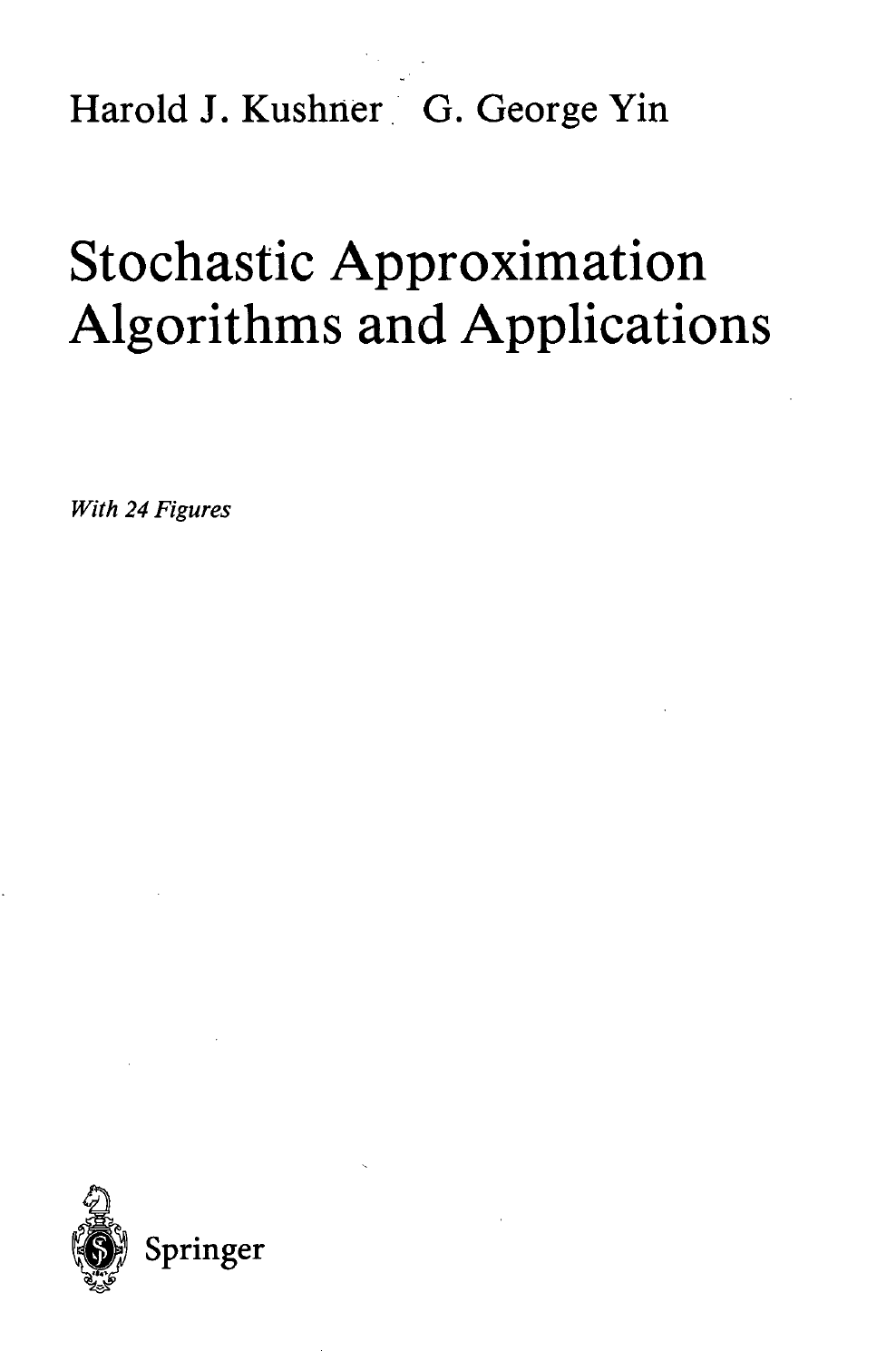## **Contents**

|   | <b>Preface and Introduction</b>              |                                                        |                                                               | xiii<br>1      |
|---|----------------------------------------------|--------------------------------------------------------|---------------------------------------------------------------|----------------|
| 1 | <b>Introduction: Applications and Issues</b> |                                                        |                                                               |                |
|   | 1.0                                          |                                                        |                                                               | $\mathbf{1}$   |
|   | 1.1                                          |                                                        | The Robbins-Monro Algorithm                                   | $\overline{2}$ |
|   |                                              | 1.1.1                                                  | Introduction $\ldots \ldots \ldots \ldots \ldots \ldots$      | $\overline{2}$ |
|   |                                              | 1.1.2                                                  | Finding the Zeros of an Unknown Function $\ldots$ .           | 5              |
|   |                                              | 1.1.3                                                  | A Linear Pattern Classifier: Best Linear Least                |                |
|   |                                              |                                                        |                                                               | 8              |
|   |                                              | 1.1.4                                                  | Minimization by Recursive Monte Carlo                         | 11             |
|   | 1.2                                          |                                                        | The Kiefer-Wolfowitz Procedure                                | 13             |
|   |                                              | 1.2.1                                                  | The Basic Procedure                                           | 13             |
|   |                                              | 1.2.2.                                                 |                                                               | 16             |
|   | 1.3                                          |                                                        | Extensions of the Algorithms: Variance Reduction,             |                |
|   |                                              | Robustness, Iterate Averaging, Constraints, and Convex |                                                               |                |
|   |                                              |                                                        |                                                               | 18             |
|   |                                              | 1.3.1                                                  | A Variance Reduction Method                                   | 18             |
|   |                                              | 1.3.2                                                  |                                                               | 20             |
|   |                                              | 1.3.3                                                  | Averaging of the Iterates: "Polyak Averaging"                 | 21             |
|   |                                              | 1.3.4                                                  | Robust Algorithms                                             | 22             |
|   |                                              | 1.3.5                                                  | Nonexistence of the Derivative at Some $\theta$               | 22             |
| 2 |                                              |                                                        | Applications to Learning, State Dependent Noise, and Queueing | 25             |
|   | $2.0\,$                                      |                                                        |                                                               | 25             |

t.,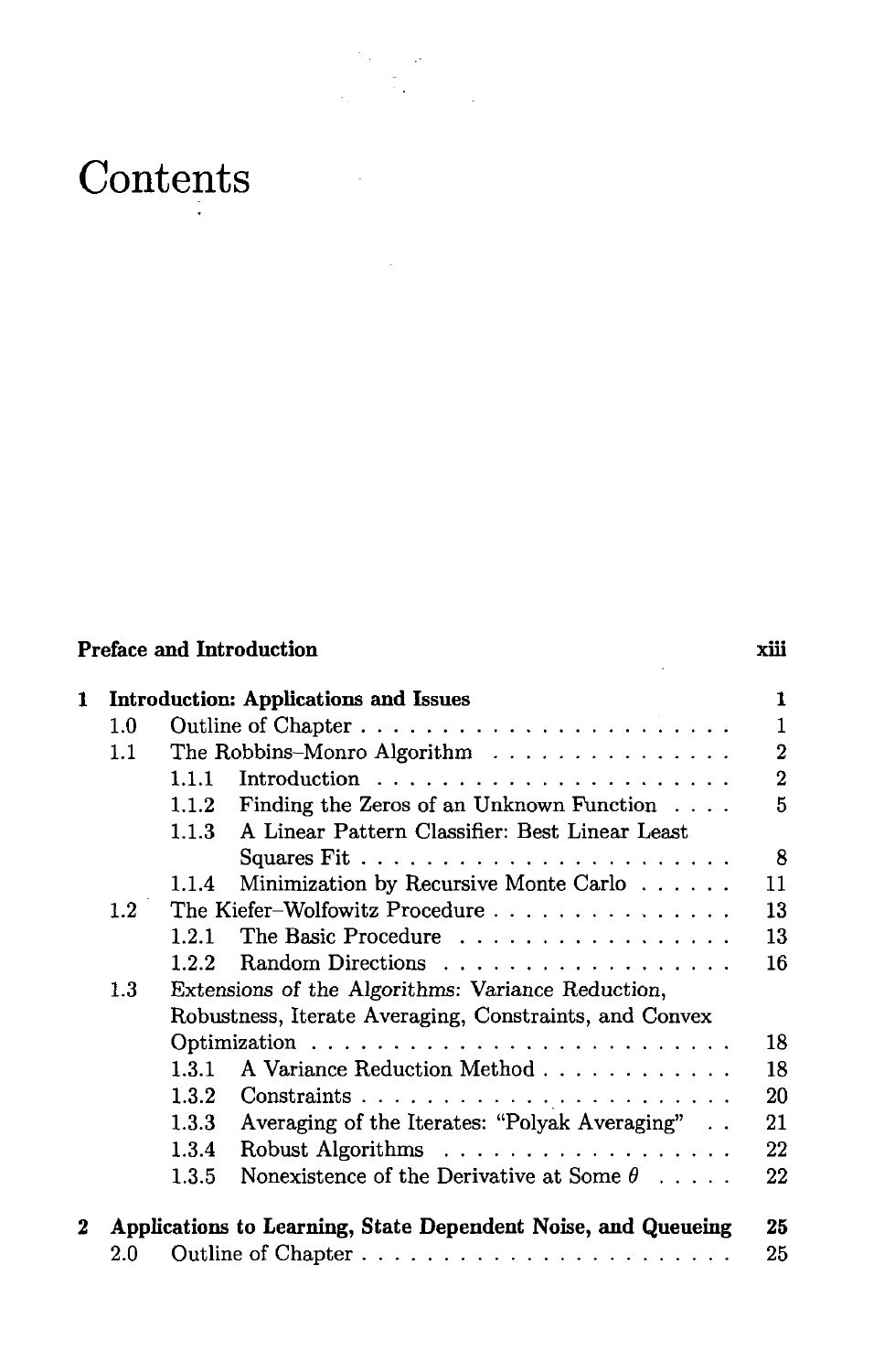|   | 2.1                                                          | An Animal Learning Model                                                  | 26  |  |
|---|--------------------------------------------------------------|---------------------------------------------------------------------------|-----|--|
|   | 2.2                                                          |                                                                           | 29  |  |
|   | 2.3                                                          |                                                                           | 32  |  |
|   | 2.4                                                          | State Dependent Noise: A Motivational Example                             | 35  |  |
|   | $2.5^{\circ}$                                                | Optimization of a $GI/G/1$ Queue $\ldots \ldots \ldots \ldots$            | 38  |  |
|   |                                                              | Derivative Estimation and Infinitesimal<br>2.5.1                          |     |  |
|   |                                                              | Perturbation Analysis: A Brief Review                                     | 39  |  |
|   |                                                              | The Derivative Estimate for the Queueing<br>2.5.2                         |     |  |
|   |                                                              |                                                                           | 41  |  |
|   | 2.6                                                          | Passive Stochastic Approximation                                          | 45  |  |
| 3 | 47<br>Applications in Signal Processing and Adaptive Control |                                                                           |     |  |
|   | 3.0                                                          |                                                                           | 47  |  |
|   | 3.1                                                          | Parameter Identification and Tracking                                     | 48  |  |
|   |                                                              | The Classical Model<br>3.1.1                                              | 48  |  |
|   |                                                              | ARMA and ARMAX Models<br>3.1.2                                            | 51  |  |
|   | $3.2\,$                                                      | Tracking Time Varying Systems: An Adaptive Step Size                      |     |  |
|   |                                                              |                                                                           | 53  |  |
|   |                                                              | The Algorithm $\ldots \ldots \ldots \ldots \ldots \ldots \ldots$<br>3.2.1 | 53  |  |
|   |                                                              | 3.2.2<br>Some Data $\ldots$ , $\ldots$ , $\ldots$ , $\ldots$ , $\ldots$   | 56  |  |
|   | 3.3                                                          | 58<br>Feedback and Averaging in the Identification Algorithm.             |     |  |
|   | 3.4                                                          | Applications in Communication Theory                                      | 60  |  |
|   |                                                              | Adaptive Noise Cancellation and Disturbance<br>3.4.1                      |     |  |
|   |                                                              |                                                                           | 60  |  |
|   |                                                              | Adaptive Equalizers<br>3.4.2                                              | 62  |  |
| 4 |                                                              | <b>Mathematical Background</b>                                            | 67  |  |
|   | 4.0                                                          |                                                                           |     |  |
|   | 4.1                                                          | Martingales, Submartingales, and Inequalities                             |     |  |
|   | 4.2                                                          | Ordinary Differential Equations                                           | 72  |  |
|   |                                                              | 4.2.1 Limits of a Sequence of Continuous Functions                        | 72  |  |
|   |                                                              | Stability of Ordinary Differential Equations<br>4.2.2                     | 74  |  |
|   | 4.3                                                          |                                                                           | 77  |  |
|   | 4.4                                                          | Stochastic Stability and Perturbed Stochastic Liapunov                    |     |  |
|   |                                                              |                                                                           | 80  |  |
| 5 |                                                              | Convergence with Probability One: Martingale Difference Noise             | 85  |  |
|   | 5.0                                                          |                                                                           | 85  |  |
|   | 5.1                                                          | Truncated Algorithms: Introduction                                        | 87  |  |
|   | 5.2                                                          | The ODE Method: A Basic Convergence Theorem                               | 93  |  |
|   |                                                              | Assumptions and the Main Convergence Theorem.<br>5.2.1                    | 93  |  |
|   |                                                              | 5.2.2                                                                     | 102 |  |
|   | 5.3                                                          | A General Compactness Method                                              | 107 |  |
|   |                                                              | The Basic Convergence Theorem<br>5.3.1                                    | 107 |  |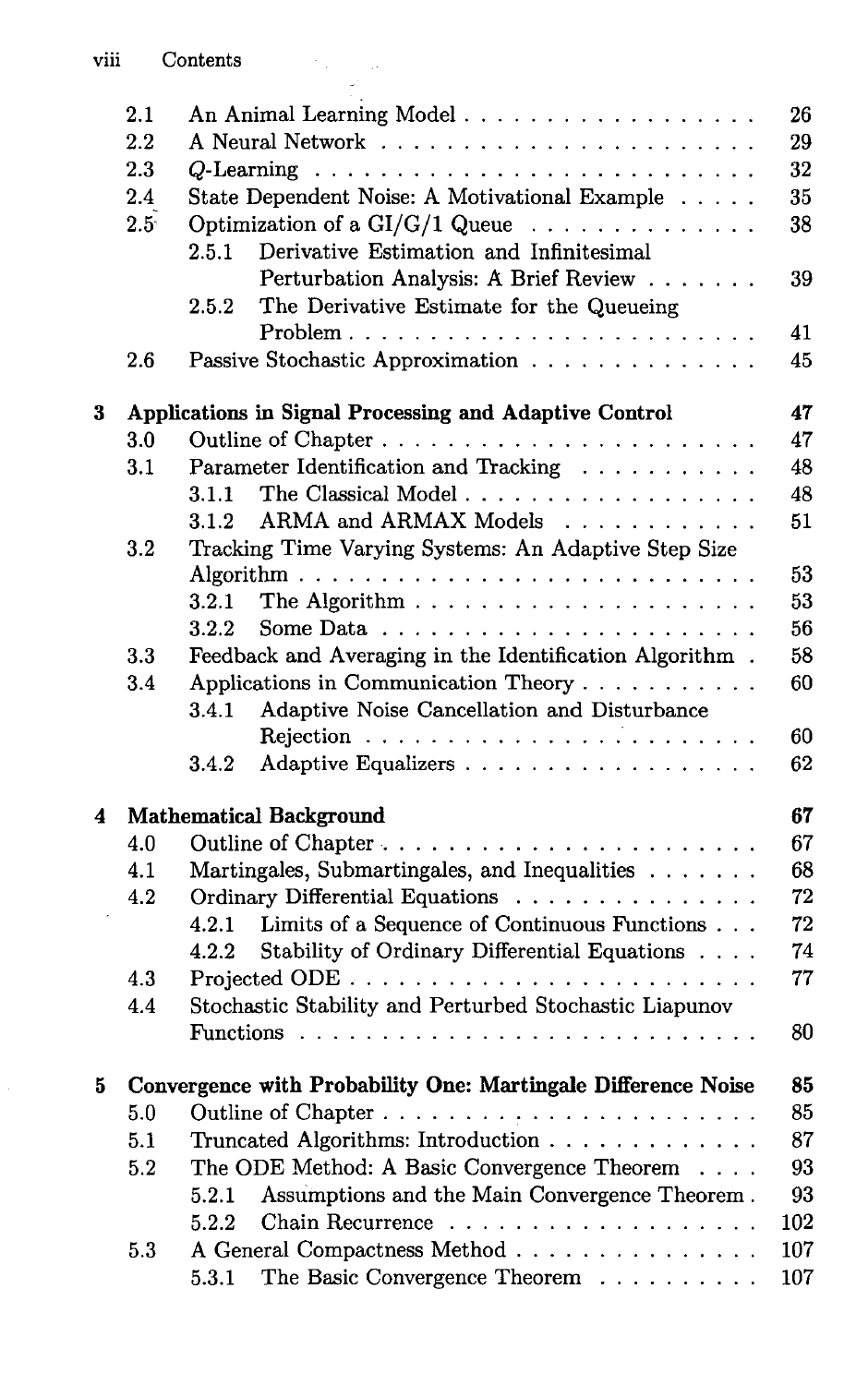|   |            | Sufficient Conditions for the Rate of Change<br>5.3.2                        | 109        |
|---|------------|------------------------------------------------------------------------------|------------|
|   |            | The Kiefer-Wolfowitz Algorithm<br>5.3.3                                      | 113        |
|   | 5.4        | Stability and Stability-ODE Methods                                          | 114        |
|   | 5.5        |                                                                              | 120        |
|   | 5.6        | Random Directions, Subgradients, and Differential                            |            |
|   |            |                                                                              | 122        |
|   | 5.7        | Convergence for the Lizard Learning and Pattern                              |            |
|   |            |                                                                              | 125        |
|   |            | The Lizard Learning Problem<br>5.7.1                                         | 125        |
|   |            | The Pattern Classification Problem<br>5.7.2                                  | 126        |
|   | 5.8        | Convergence to a Local Minimum: A Perturbation                               |            |
|   |            |                                                                              | 127        |
|   |            |                                                                              |            |
| 6 |            | Convergence with Probability One: Correlated Noise                           | 135        |
|   | 6.0        |                                                                              | 135        |
|   | 6.1        | A General Compactness Method                                                 | 136        |
|   |            | 6.1.1<br>Introduction and General Assumptions                                | 136        |
|   |            | 6.1.2<br>The Basic Convergence Theorem                                       | 140        |
|   |            | Local Convergence Results<br>6.1.3                                           | 143        |
|   | 6.2        | Sufficient Conditions for the Rate of Change                                 |            |
|   |            | Assumptions: Laws of Large Numbers                                           | 144        |
|   | 6.3        | Perturbed State Criteria for the Rate of Change                              |            |
|   |            | Assumptions $\ldots \ldots \ldots \ldots \ldots \ldots \ldots \ldots \ldots$ | 146        |
|   |            | Introduction to Perturbed Test Functions<br>6.3.1                            | 146        |
|   |            | 6.3.2<br>General Conditions for the Asymptotic Rate of                       |            |
|   |            |                                                                              | 148        |
|   |            | Alternative Perturbations<br>6.3.3                                           | 151        |
|   | 6.4        | Examples Using State Perturbation                                            | 154        |
|   | 6.5        | Kiefer-Wolfowitz Algorithms                                                  | 157        |
|   | 6.6        | A State Perturbation Method and State Dependent                              |            |
|   |            |                                                                              | 159        |
|   | 6.7        |                                                                              | 162        |
|   | 6.8        | Differential Inclusions and the Parameter Identification                     |            |
|   |            |                                                                              | 167        |
|   | 6.9        | State Perturbation-Large Deviations Methods                                  | 168        |
|   | 6.10       | Large Deviations Estimates 173                                               |            |
|   |            | 6.10.1 Two-Sided Estimates                                                   | 173        |
|   |            | 6.10.2 Upper Bounds and Weaker Conditions                                    | 179        |
|   |            | 6.10.3 Escape Times                                                          | 182        |
|   |            |                                                                              |            |
| 7 |            | <b>Weak Convergence: Introduction</b>                                        | 185        |
|   | 7.0<br>7.1 | Introduction                                                                 | 185<br>186 |
|   | 7.2        | Martingale Difference Noise                                                  | 189        |
|   |            |                                                                              |            |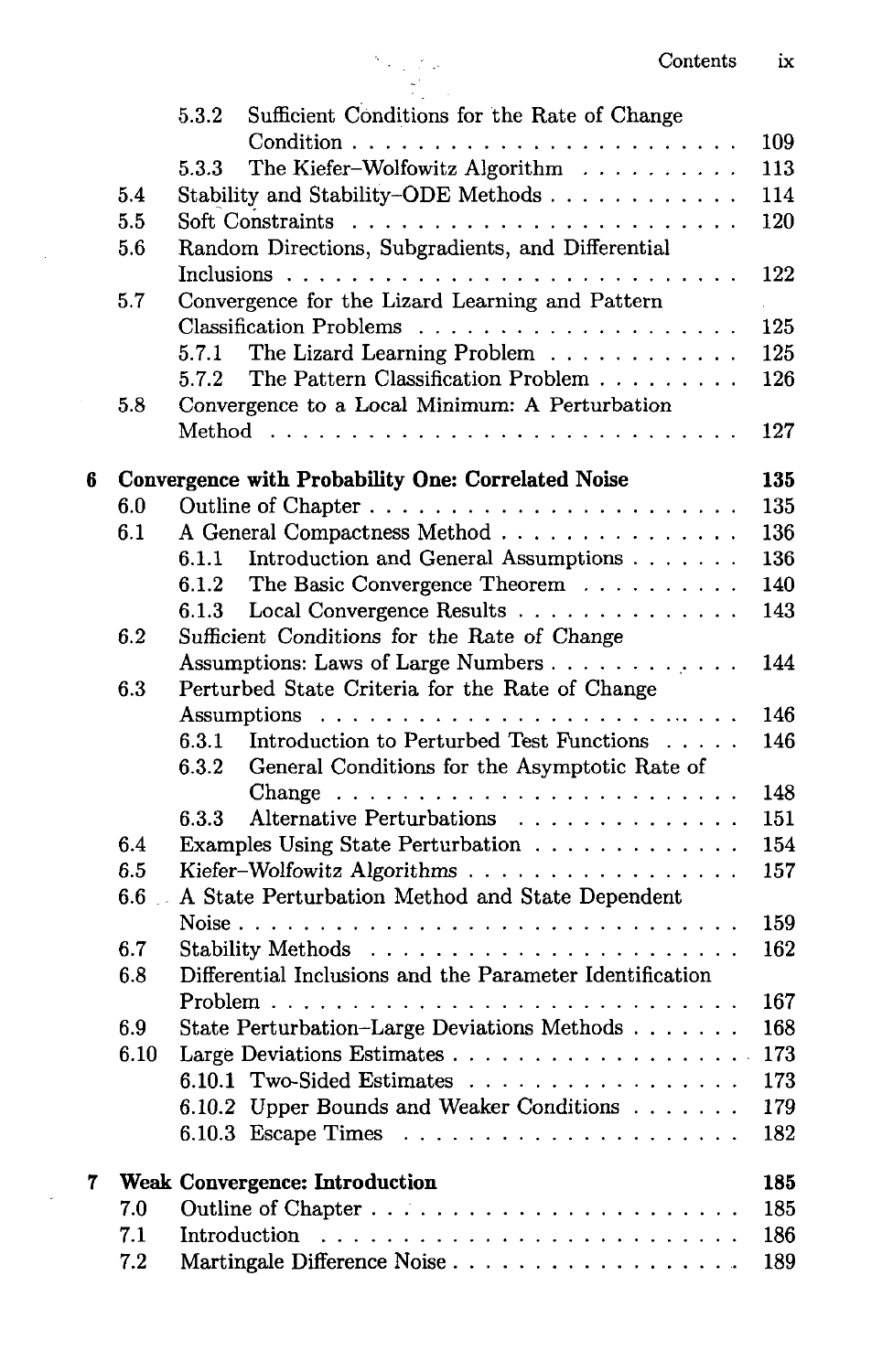$\mathcal{S}_{\mathcal{A}}$ Τ.

|   | 7.3  |                                                                   | 198        |
|---|------|-------------------------------------------------------------------|------------|
|   |      | 7.3.1                                                             | 198        |
|   |      | 7.3.2<br>Basic Convergence Theorems                               | 201        |
|   | 7.4  | Martingale Limit Processes and the Wiener Process                 | 205        |
|   |      | 7.4.1<br>Verifying that a Process Is a Martingale $\ldots \ldots$ | 205        |
|   |      | 7.4.2<br>The Wiener Process                                       | 207        |
|   |      | A Perturbed Test Function Method for Verifying<br>7.43            |            |
|   |      | Tightness and the Wiener Process                                  | 208        |
| 8 |      | <b>Weak Convergence Methods for General Algorithms</b>            | 213        |
|   | 8.0  |                                                                   | 213        |
|   | 8.1  | Assumptions: Exogenous Noise and Constant Step Size               | 215        |
|   | 8.2  | Convergence: Exogenous Noise                                      | 218        |
|   |      | 8.2.1<br>Constant Step Size: Martingale Difference Noise.         | 218        |
|   |      | 8.2.2                                                             | 225        |
|   |      | 8.2.3                                                             | 228        |
|   |      | 8.2.4                                                             | 231        |
|   |      | 8.2.5<br>Differential Inclusions                                  | 231        |
|   | 8.3  | The Kiefer-Wolfowitz Algorithm                                    | 232        |
|   |      | Martingale Difference Noise<br>8.3.1                              | 232        |
|   |      | 8.3.2                                                             | 234        |
|   |      |                                                                   |            |
|   | 8.4  | Markov State Dependent Noise<br>8.4.1                             | 238<br>238 |
|   |      | Constant Step Size                                                |            |
|   |      | 8.4.2<br>Decreasing Step Size $\epsilon_n \to 0$                  | 242        |
|   |      | The Invariant Measure Method: Constant Step<br>8.4.3              |            |
|   |      |                                                                   | 244        |
|   |      | An Alternative Form<br>8.4.4                                      | 246        |
|   | 8.5  | Unconstrained Algorithms                                          | 247        |
| 9 |      | <b>Applications: Proofs of Convergence</b>                        | 251        |
|   | 9.0  |                                                                   | 251        |
|   | 9.1  | Average Cost per Unit Time Criteria: Introduction                 | 252        |
|   |      | General Comments<br>9.1.1                                         | 252        |
|   |      | A Simple Illustrative SDE Example<br>9.1.2                        | 254        |
|   | 9.2  | A Continuous Time Stochastic Differential Equation                |            |
|   |      |                                                                   | 258        |
|   | 9.3  | A Discrete Example: A GI/G/1 Queue                                | 263        |
|   | 9.4  | Signal Processing Problems                                        | 266        |
|   |      | 10 Rate of Convergence                                            | 273        |
|   | 10.0 |                                                                   | 273        |
|   | 10.1 | Exogenous Noise: Constant Step Size                               | 274        |
|   |      | 10.1.1 Martingale Difference Noise                                | 275        |
|   |      |                                                                   | 283        |
|   | 10.2 | Exogenous Noise: Decreasing Step Size                             | 286        |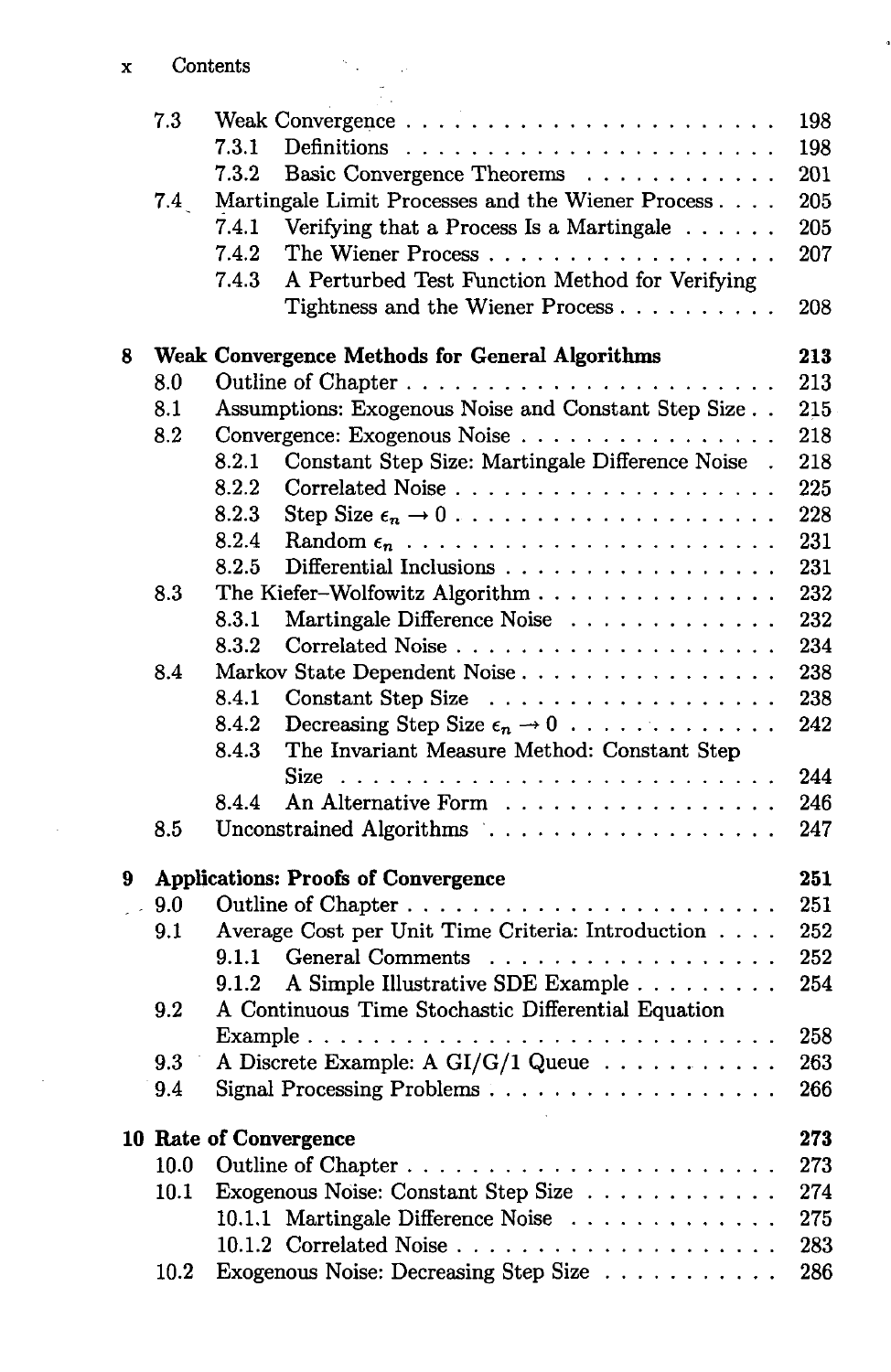|      | Contents                                                               | xi  |
|------|------------------------------------------------------------------------|-----|
| 10.3 | The Kiefer-Wolfowitz Algorithm                                         | 290 |
|      | 10.3.1 Martingale Difference Noise                                     | 290 |
|      |                                                                        | 294 |
| 10.4 | Tightness of the Normalized Iterates: Decreasing Step                  |     |
|      | Size, W.P.1 Convergence $\ldots \ldots \ldots \ldots \ldots \ldots$    | 298 |
|      | 10.4.1 Martingale Difference Noise: Robbins-Monro                      |     |
|      |                                                                        | 298 |
|      |                                                                        |     |
|      |                                                                        | 301 |
|      | 10.4.3 The Kiefer-Wolfowitz Algorithm                                  | 303 |
| 10.5 | Tightness of the Normalized Iterates: Weak Convergence.                | 305 |
|      | 10.5.1 The Unconstrained Algorithm                                     | 305 |
|      | 10.5.2 The Constrained Algorithm and Local Methods                     | 307 |
| 10.6 | Weak Convergence to a Wiener Process                                   | 310 |
| 10.7 | Random Directions: Martingale Difference Noise                         | 315 |
|      | 10.7.1 Comparison of Algorithms                                        | 317 |
| 10.8 |                                                                        | 321 |
|      | 11 Averaging of the Iterates                                           | 327 |
| 11.0 |                                                                        | 327 |
| 11.1 | Rate of Convergence of the Averaged Iterates: Minimal                  |     |
|      | Window of Averaging $\ldots \ldots \ldots \ldots \ldots \ldots \ldots$ | 330 |
|      | 11.1.1 The Robbins-Monro Algorithm: Decreasing                         |     |
|      | Step Size $\ldots \ldots \ldots \ldots \ldots \ldots \ldots \ldots$    | 330 |
|      | 11.1.2 Constant Step Size                                              | 333 |
|      | 11.1.3 The Kiefer-Wolfowitz Algorithm                                  | 333 |
| 11.2 | A Two Time Scale Interpretation                                        | 335 |
| 11.3 | Maximal Window of Averaging                                            | 336 |
| 11.4 | The Parameter Identification Problem: An Optimal                       |     |
|      |                                                                        | 344 |
|      | 12 Distributed/Decentralized and Asynchronous Algorithms               | 347 |
| 12.0 |                                                                        | 347 |
| 12.1 |                                                                        | 349 |
|      | 12.1.1 Introductory Comments                                           | 349 |
|      | 12.1.2 Pipelined Computations                                          | 350 |
|      | 12.1.3 A Distributed and Decentralized Network Model.                  | 352 |
|      | 12.1.4 Multiaccess Communications                                      | 354 |
|      |                                                                        |     |
| 12.2 | Introduction: Real-Time Scale                                          | 355 |
| 12.3 |                                                                        | 360 |
|      | Constant Step Size: Introduction<br>$12.3.1\,$                         | 360 |
|      | Martingale Difference Noise<br>12.3.2                                  | 362 |
|      |                                                                        | 368 |
|      | 12.3.4 Infinite Time Analysis                                          | 370 |
| 12.4 |                                                                        | 373 |
| 12.5 |                                                                        | 378 |